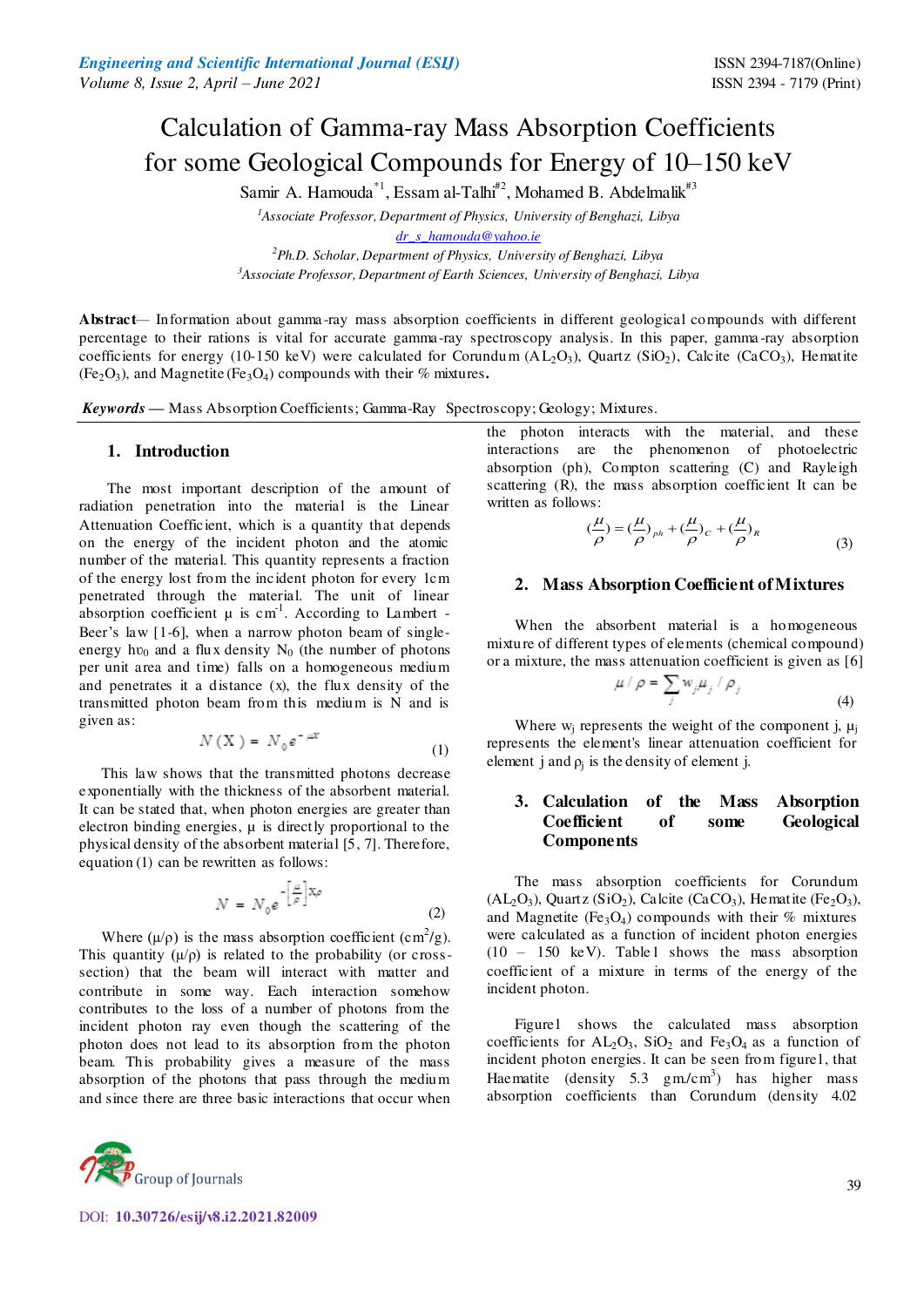# *Engineering and Scientific International Journal (ESIJ)* **ISSN 2394-7187(Online)** *Volume 8, Issue 2, April – June 2021* ISSN 2394 - 7179 (Print)

 $gm/cm<sup>3</sup>$ ) and Quartz (density 2.65 gm/cm<sup>3</sup>) due to differences in density.

**Table1: The calculated mass absorption coefficients for different compounds as a function of incident photon energies** 

| Energy | lorundum                                     | <b>Ouartz</b>    | Calcite           | Hematite                       | <i>A</i> agnetite              |
|--------|----------------------------------------------|------------------|-------------------|--------------------------------|--------------------------------|
| (keV)  | $AL_2O_3$                                    | SiO <sub>2</sub> | CaCO <sub>3</sub> | Fe <sub>2</sub> O <sub>3</sub> | Fe <sub>3</sub> O <sub>4</sub> |
|        | Total mass absorption coefficient $(cm^2/g)$ |                  |                   |                                |                                |
| 10     | 39.53                                        | 25.98            | 61.25             | 272.38                         | 407.93                         |
| 15     | 11.89                                        | 7.80             | 19.11             | 87.97                          | 131.77                         |
| 20     | 05.20                                        | 3.39             | 8.28              | 40.26                          | 60.30                          |
| 30     | 01.82                                        | 1.17             | 2.65              | 12.88                          | 19.28                          |
| 40     | 00.99                                        | 0.63             | 1.26              | 5.79                           | 8.66                           |
| 50     | 00.70                                        | 0.43             | 0.77              | 3.16                           | 4.72                           |
| 60     | 00.56                                        | 0.34             | 0.54              | 1.99                           | 2.97                           |
| 80     | 00.44                                        | 0.26             | 0.36              | 1.03                           | 1.53                           |
| 100    | 00.38                                        | 0.23             | 0.28              | 0.67                           | 1.00                           |
| 150    | 00.32                                        | 0.19             | 0.21              | 0.39                           | 0.57                           |





Table2 shows the calculations of the mass absorption coefficients of two mixtures in fixed proportions in terms of the energy of the incident photon.

Figure2 shows the mass absorption coefficients of two mixtures with 50% proportions in the photon energy range  $(10 - 150 \text{ keV})$ . As shown in figure2 that the two curves for the mass absorption coefficients of two mixtures

DOI: **10.30726/esij/v8.i2.2021.82009**

(CaCO3 50 %; AL2O3 50 %) and (SiO2 50 %; AL2O3 50 %) are very close to each other due to the fact that (CaCO3 and SiO2) have almost the same density values.

#### **Table2: Calculations of the mass absorption coefficients of two mixtures in terms of the energy of the incident photon**

| <b>Energy</b><br>(keV) | CaCO <sub>3</sub> 50%<br>$AL_2O_3 50 \%$    | SiO, 50%<br>$AL_2O_3 50 \%$ |  |
|------------------------|---------------------------------------------|-----------------------------|--|
|                        | Mass absorption coefficients $\text{cm2/g}$ |                             |  |
| 10                     | 50.39                                       | 32.75                       |  |
| 15                     | 15.50                                       | 9.85                        |  |
| 20                     | 6.74                                        | 4.29                        |  |
| 30                     | 2.23                                        | 1.49                        |  |
| 40                     | 1.13                                        | 0.81                        |  |
| 50                     | 0.73                                        | 0.56                        |  |
| 60                     | 0.55                                        | 0.45                        |  |
| 80                     | 0.40                                        | 0.35                        |  |
| 100                    | 0.33                                        | 0.30                        |  |
| 150                    | 0.27                                        | 0.25                        |  |



**Fig.2: The mass absorption coefficient of two mixtures in the photon energy range (10 – 150 keV)** 

Table3 shows the mass absorption coefficient of three compounds with different ratios in terms of the energy of the incident photon.

Figure3 shows the projection of the calculated mass absorption coefficients of three compounds (SiO2 20 %, CaCO3 60  $\%$  and AL2O3 20  $\%$ ) as a function of incident